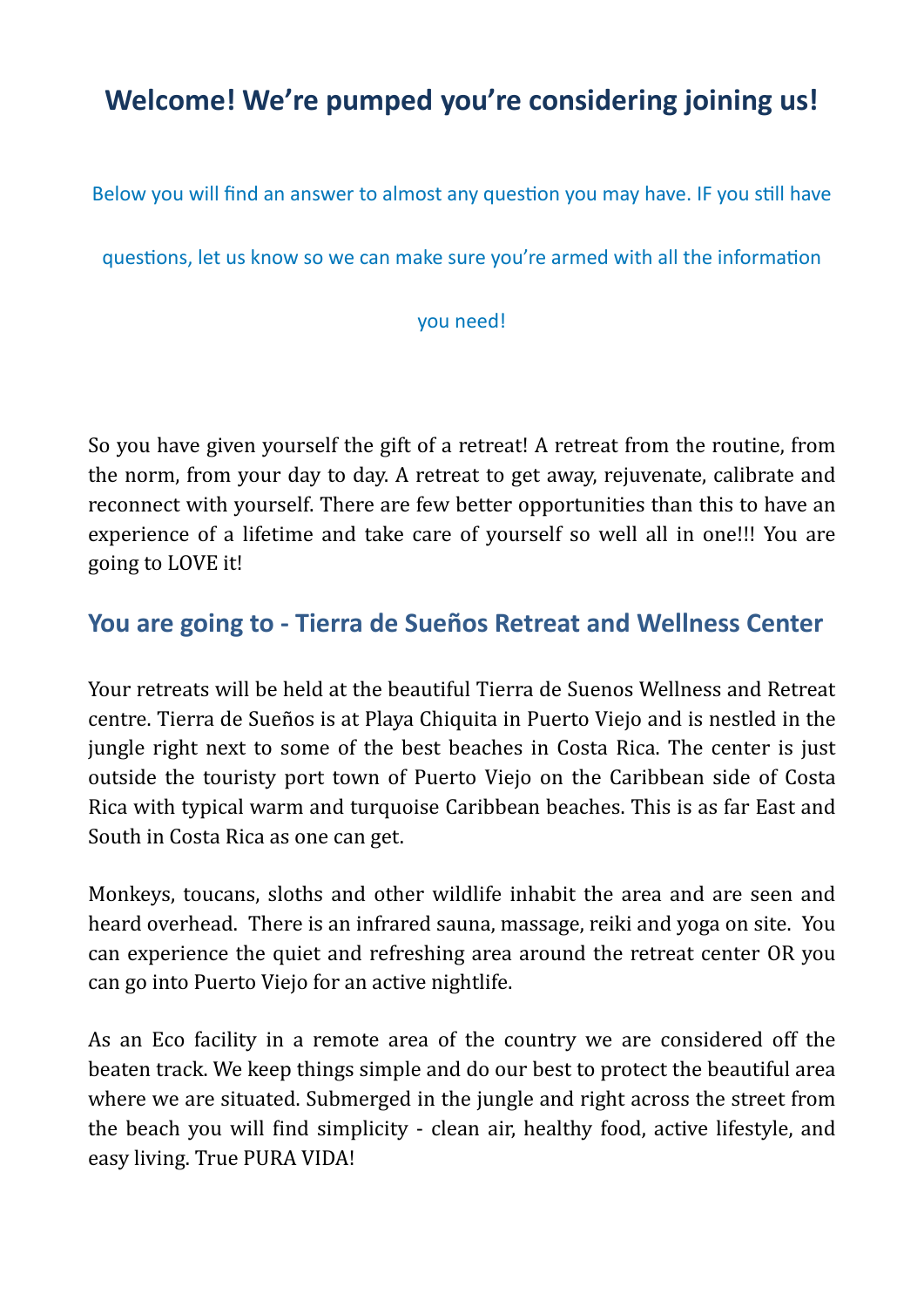When you arrive on site, you will immediately be set about to relax and rejuvenate from your travels. After settling in you may feel teleported from stresses back home. The Tierra de Suenos staff are very much caretakers and they are there to be your liaisons to this new area. **Preparing for Costa Rica**

Costa Rica is a rugged lush rainforested country. That's part of the charm and also part of the challenge! Costa Rica is not like North America and to understand "pura vida" (pure life) means to learn to go with the flow. The infrastructure in Costa Rica is not up to the same standards of North America, and while everything works most of the time, sometimes things happen! Puerto Viejo, the township we are a part of, is definitely a little remote in Costa Rica. We are right in the jungle and out in nature far away from busy city energy, which is why people come here. But coming here means relaxing and understanding that sometimes things can happen and don't work as well as they do in the US all the time. **Eco-Friendly**

We reuse as much as possible. We compost our waste. Everything goes back into nature here. We are eco-friendly and use very little chemicals. We are also right in the midst of the jungle so expect a natural environment teaming with life. Remember that here we can't separate ourselves so definitively from nature as is possible in other places.

#### **The Planning Process**

Travelling to the centre can be made to be smooth and easy if you are prepared. We are 4-5 hours drive from the San Jose airport but the drive is pretty cool and relaxing if you are a passenger and if time permits you will have a stop along the way for an optional meal. Bring a good book to read or listen to, some snacks and you'll be set.

If a car ride is not your thing, hop on a national flight from San Jose to Limon using Sansa Air http://crc.flysansa.com/en/home. These national flights are around \$80. You can then take a shuttle or taxi from Limon to here, about an hour drive, for around \$20-\$25.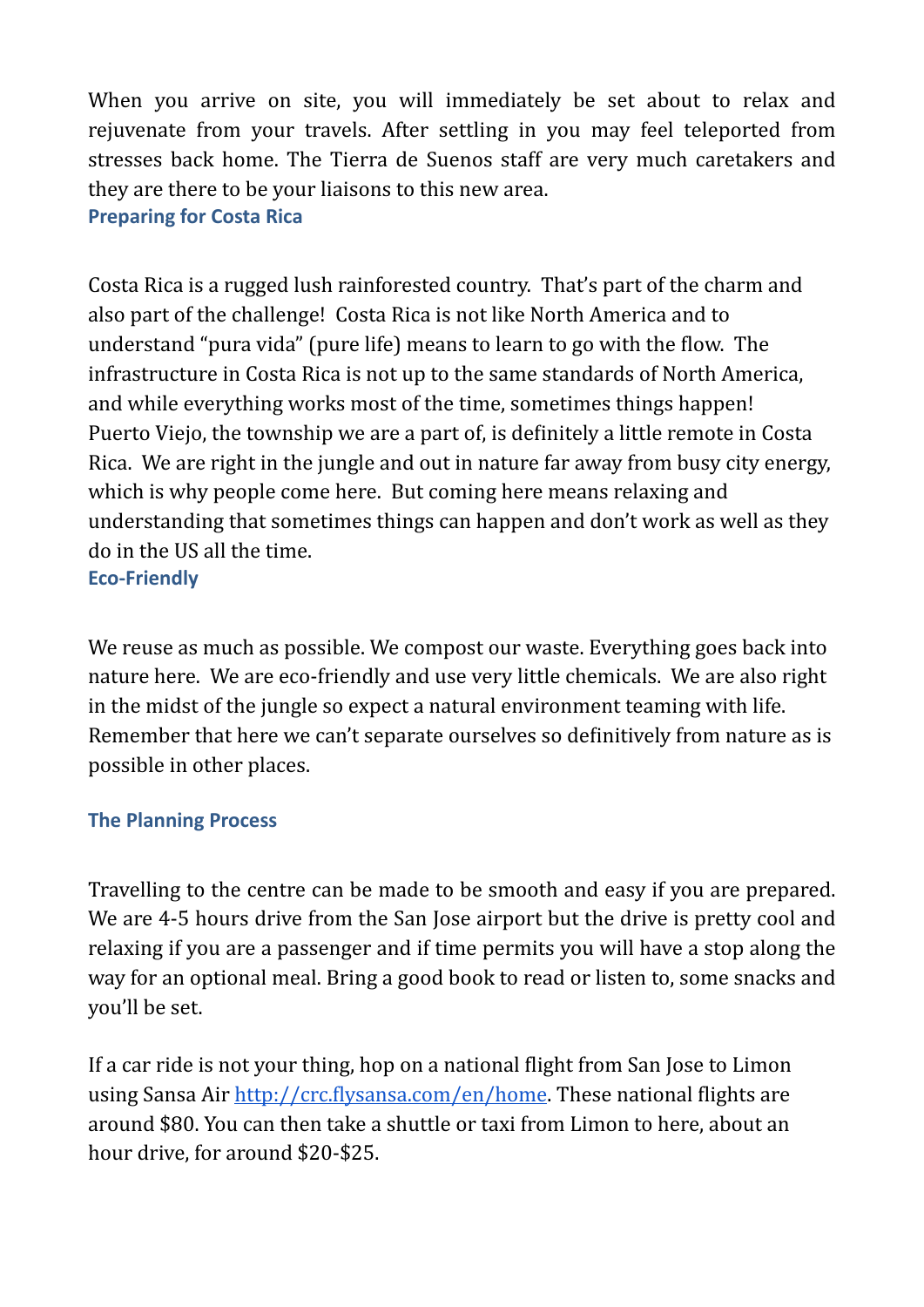## **Is Costa Rica like vacationing in Mexico?**

No, this is not an all inclusive vacation centre with buffets and bottomless drinks and in fact it is a different approach altogether. The Caribbean of Costa Rica has minimal access to supplies and large vendors but instead has a bounty of fresh delicious fruits, coconuts, fish and vegetables. We use these foods and others to make the most delicious and nourishing meals you could imagine. All homemade, all from scratch, and all fresh to your table. You may notice that the foods are refreshing and cleansing. We offer clean healthy drinking water, fresh vitalized air, and then top that off with local Caribbean delights in food and culture! It's truly a unique experience.

Because importation is very costly and limited we source locally and buy loads of fresh foods from markets. You will notice that conservation, recycling and reusing is a way of life throughout the country, but especially here in the remote area of the Caribbean.

## **Is Costa Rica cheap?**

No. An interesting thing about Costa Rica is that you may find that it is not as inexpensive as you may have been told or expected. There was a point in time where things here were much less. But the dynamics in the economy have definitely shifted over the years and made it such that the cost of many things like transportation, tours, food, souvenirs and massages are comparable to what you would pay in your home country. So plan your finances as you would for a trip in your home country. Also plan to have some cash on hand as many items are cash only. USD works well for everything and is widely accepted.

## **Wellness Activities Available on Site**

You can book any number of wellness treatments for your trip. Book your services on arrival or contact us by email info@tierradesuenoslodge.com or call the lodge directly in Costa Rica at 506-2750-0378 between 8am and 8pm UTC.

• Infrared sauna treatments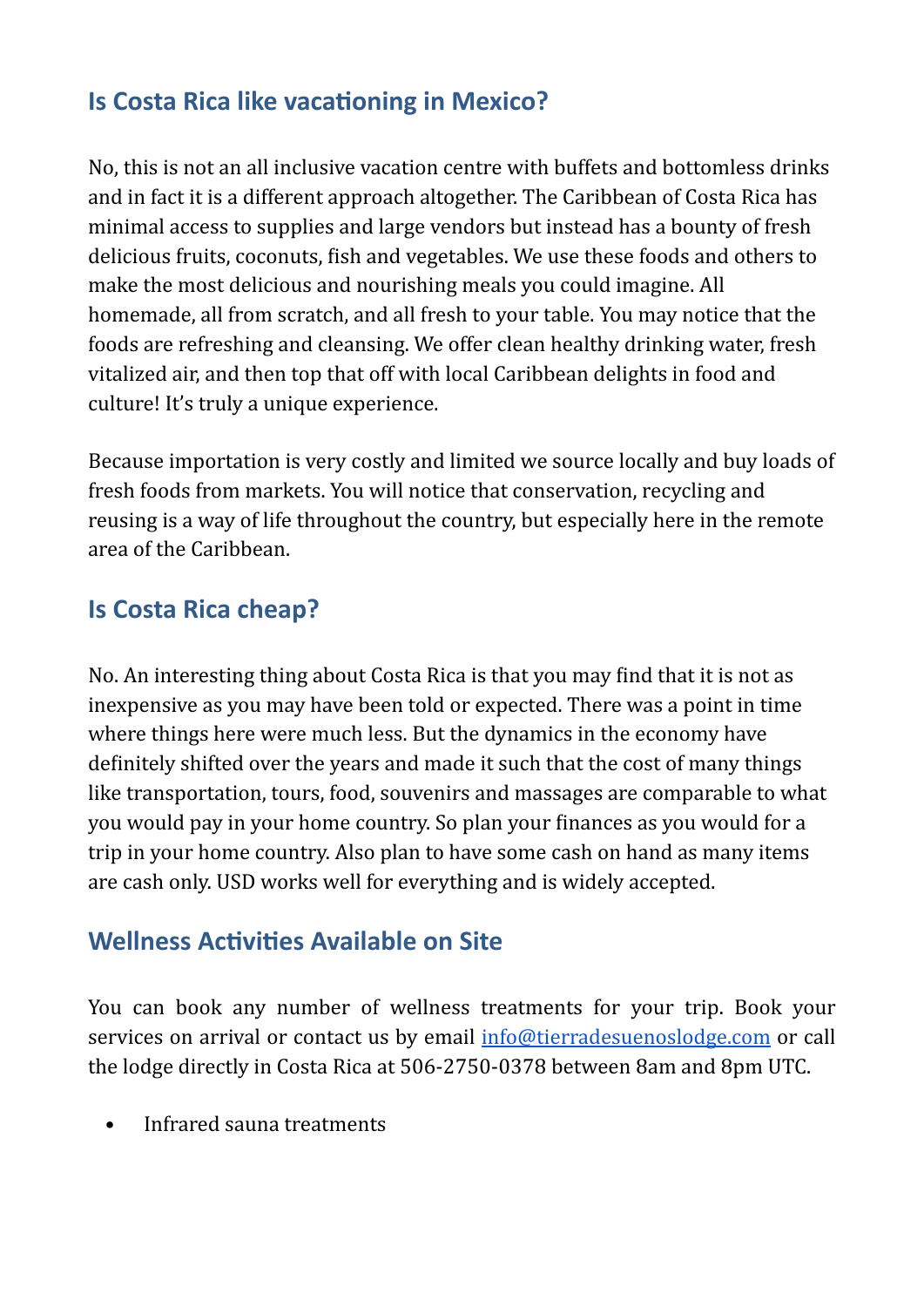- Massage Thai, deep tissue, shiatsu, or aromatherapy we do open air massages on your room balcony.
- Reiki & Acupuncture
- Cranial sacral therapy
- 2 Hour Body Work Sessions including full assessment

## **Tours and Activities available from the Site**

One of the best parts of your trip is including some fun activities that speak to you and what you want to experience in Costa Rica. Additionally, tours are something that many groups love to do together and include everyone. Tours are booked through the lodge when you arrive on site. Here are the top favorites...

- Chocolate Tour farm tour and chocolate making process
- Waterfalls easy waterfall visit or more challenging waterfall hike
- White Water Rafting this is a great way to get back to San Jose!!
- Jaguar Rescue Center only 1 mile from Tierra de Suenos daily tours at 9:30 and 11:30am Monday to Saturday
- Jungle Hikes of all kinds
- Healthy Caribbean Cooking Classes with Maria
- BriBri Cultural Farm Visit Tour and Tasting with Marvin
- Horseback Riding
- **Snorkeling**
- Surfing Lessons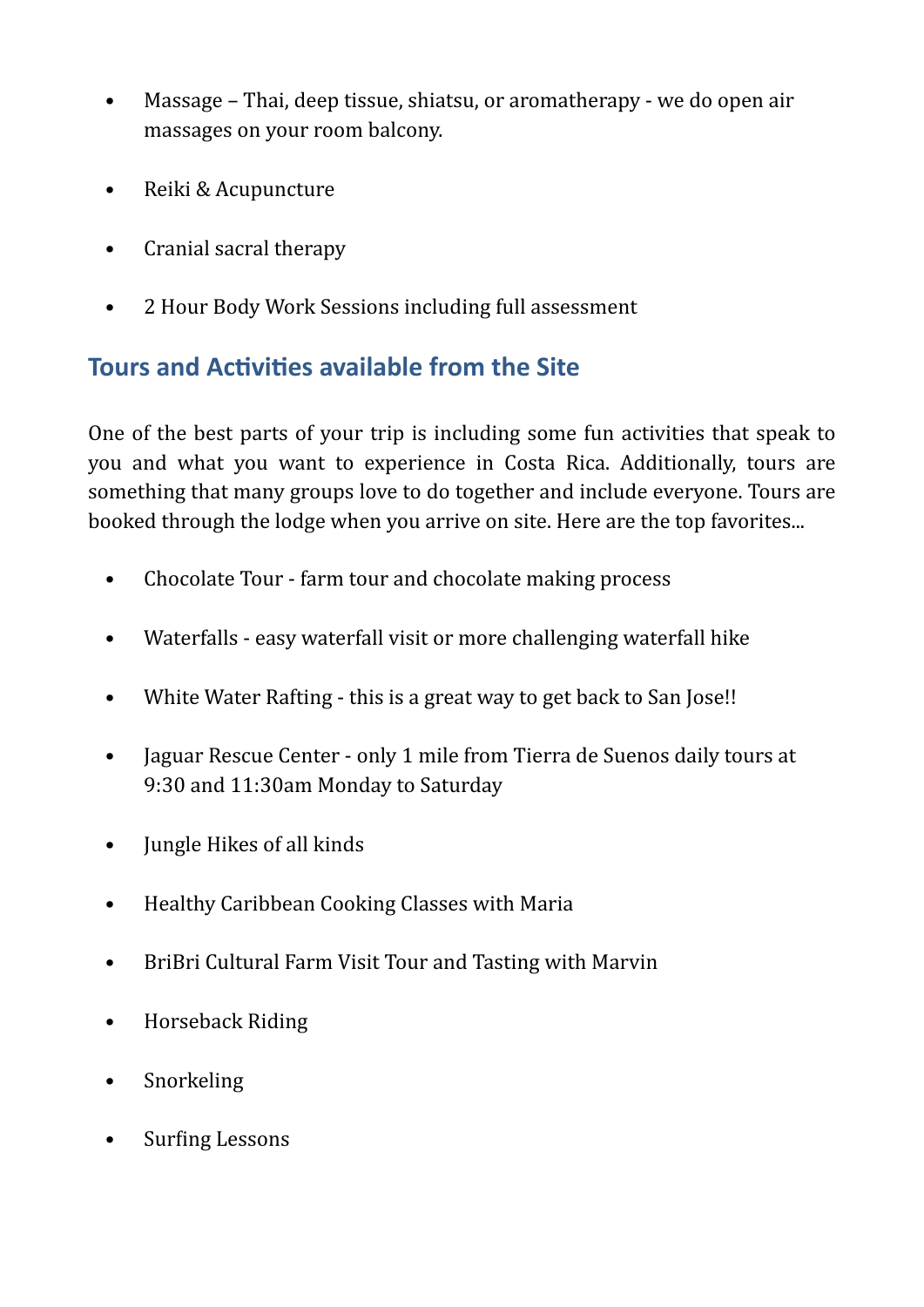- Native Medicine Man Assessment with Dr. Candido
- And much more!!

## **Important Details**

- **Weather** The best time to visit Costa Rica is February to April. However, temperatures are great year round. And even in other months you will still get lots of sun mixed with some rain. The fall months of September -November can also be very beautiful here with more quiet waters.
- **Bungalows** Our bungalows are **open air** with no air conditioning as temperatures stay between 23-31 degrees year round. All bungalows have fans to keep air circulating and the evening air is often cooler. You'll hear the sounds of nature all around.
- **Caribbean Style** Our bungalows are also fitted with zinc roofs meaning that you will hear the sweet sound of the rain on your roof top. For some this is amazing for others a lot to take in. Come prepared with earplugs in case you are in the latter group!
- **Food –** We prepare healthy, locally sourced, fresh meals. Our standard menu is vegetarian and includes eggs for breakfast, many beans, legumes and pulses for protein.
- **Food Allergies** If you have any food allergies or dietary restrictions please let us know beforehand so we can plan.
- **•** Drive from the airport Tierra de Suenos Retreat & Wellness Centre **is about a 5 hour drive at peak driving times.** There are also flights from San Jose to Limon if you are looking to reduce your travel time or time in a car. Please look up Sansa Airlines and the national airline in Costa Rica.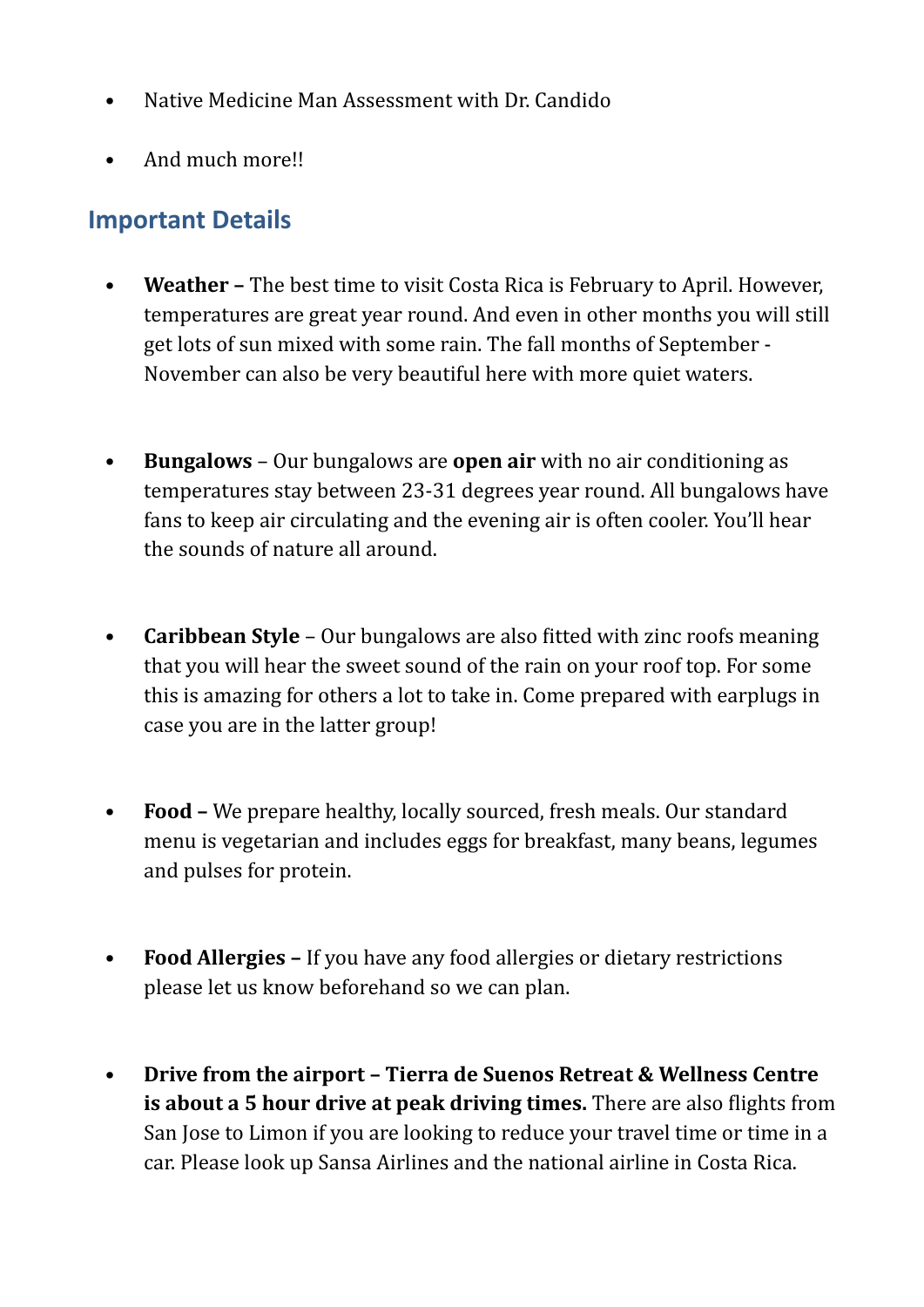Limon is about a 1 hour drive from Tierra de Suenos.

• **Beaches** – Our retreat center is a short 5 minute walk across the street to a beautiful body of turquoise water. Warm like a bathtub but refreshing from the heat. The beach may very well be your favorite place to be when you are not participating in your program.

# **FAQ's**

#### **Where are you located?**

We are 6 kms away from Puerto Viejo. Our physical address is:

Tierra de Suenos Retreat & Wellness Center 50 Meters North of Hotel Shawanda in Playa Chiquita Puerto Viejo de Talamanca, Costa Rica

#### **When do we check in and out?**

Check-in time is  $2:00$  PM and check-out time  $11:00$  AM. Our lodge is open between 8am and 8pm - if you need to arrive outside of these times please contact us in advance so we can make arrangements.

#### **What are your hours?**

Our front reception is open from 8am to 8pm. If you are arriving outside of these times please let us know so we can make sure to meet you at your arrival. Call us at 2750-0378 if you are running late the day of your trip.

## **What heaches are in the area?**

The Caribbean side of Costa Rica is host to some of the most beautiful rock free beaches in all of Costa Rica. At our location you have the choice of the a variety of beaches for whatever you heart desires, surfing, jumping the waves, relaxation, stand up paddle and more...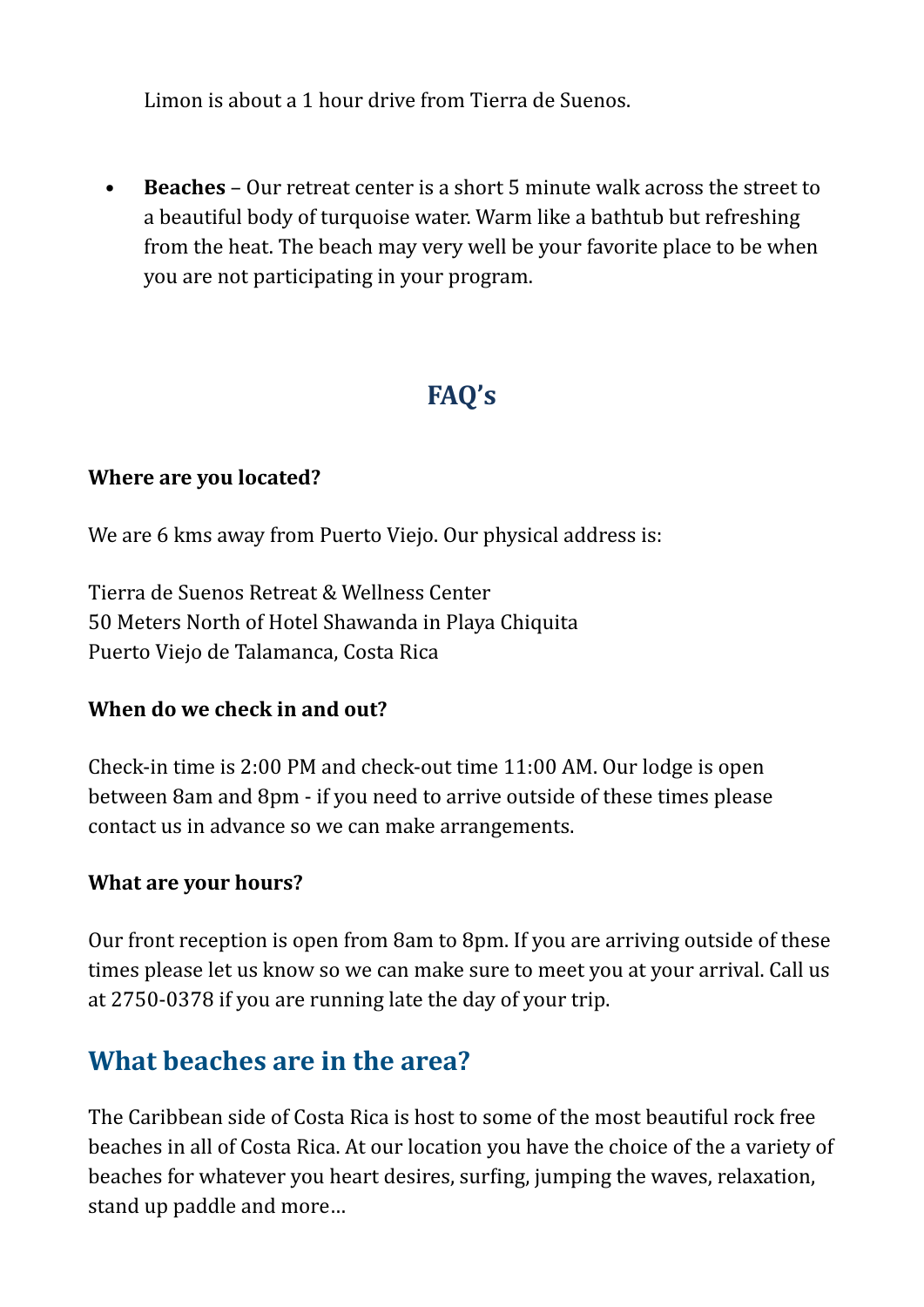- **Playa Negra** At the entrance of Puerto Viejo. This is where surf training and beginning surfers practice.
- **Cocles** Cocles is just 5 minutes past Puerto Viejo.
- The **main beach Salsa Brava** This is the competition wave area for extremely experienced surfers.
- **Playa Chiquita** This is across the street from us and has a beautiful private beach area. Tan, swim or do your morning walk or yoga on the beach.
- **Punta Uva** One of Costa Rica's most famous beaches 1 mile away and only 2 minutes drive from us!
- **Manzanillo** 10 minutes from us. This is a calm beach and excellent for young families with children.

## **What is the weather and temperature like?**

The local temperature averages  $80-85$  degrees  $(28\text{ C})$  year around. The climate has often been called a "micro-climate", implying that the variable factors affecting this region are independent from the rest of the neighboring areas.

This region shares very little in common with the rest of the country's weather cycles and prognostication, as the rainy season is often blessed with several weeks of dry, hot and sunny days, while tropical showers can be experienced during the summer season.

# **When does the rainy season begin?**

The best time to travel to Costa Rica is late **November through April**. If you are looking for great weather, you are almost guaranteed sunny skies and many rainfree days. However, this is also the high tourism season so plan on paying more for everything. From May through August, expect clear skies in the morning and rain in the afternoon or overnight. No matter if it rains or shines there is always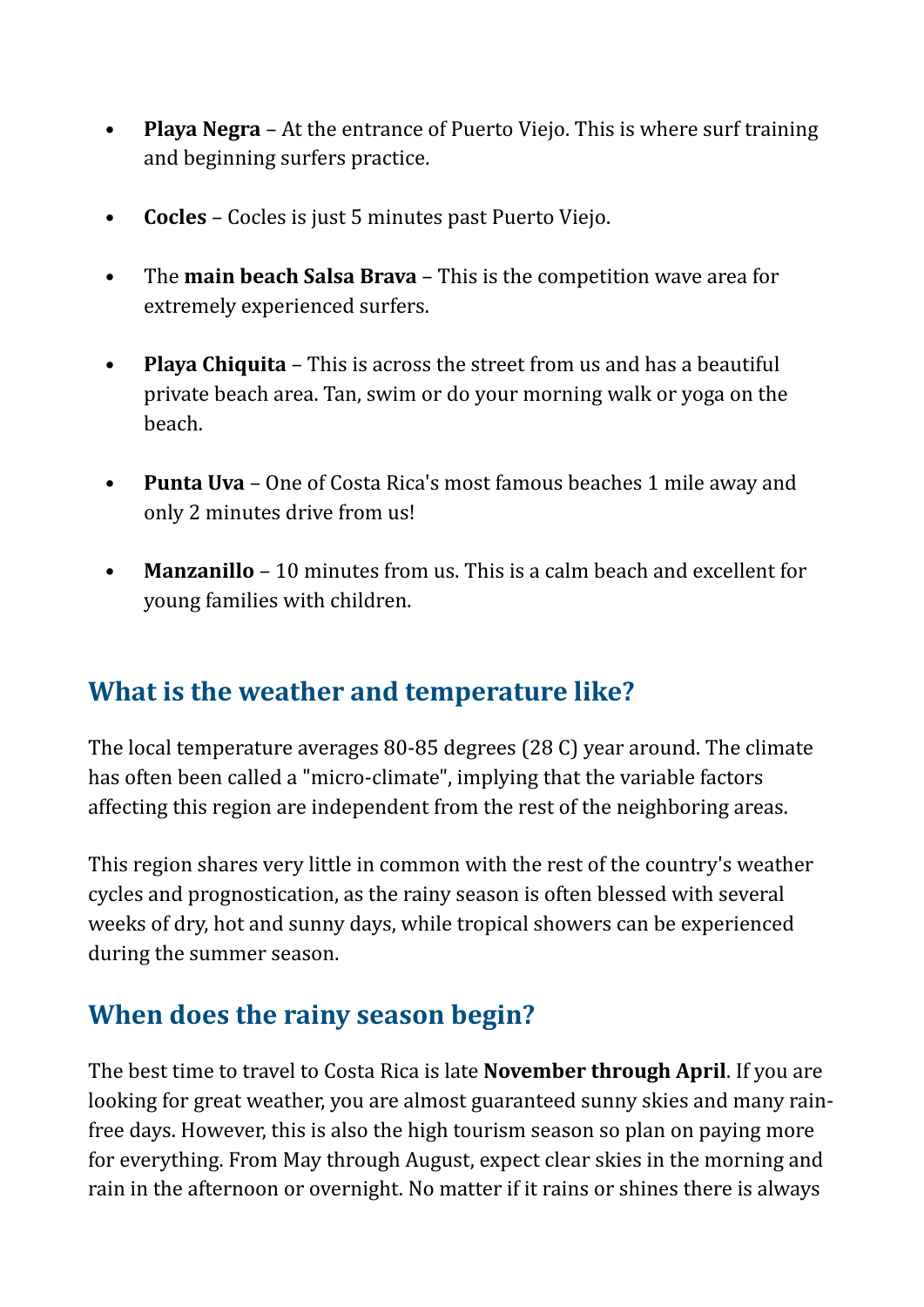so many things to do and see in this beautiful location and often rains come and go leaving the air fresh and revitalized.

# **What are the essentials to bring on my trip?**

Be sure to plan for both the heat and rain. Sneakers and flip flops. The jungle loves to ruin leather so plastic footwear is better! Long pants for excursions, a light coat or sweater for those cooler evenings. A bathing suit, yoga apparel, umbrella, flashlight, your own personal hygiene and care products and that's really all you need.

You can bring your own personal yoga mat for your practice. It will make you feel comfortable and at home even while being in the jungle!! But if you can't fit it no worries as we do have some on site.

## **What are the roads like?**

The roads on the Caribbean side are very good. You are able to bike for long stretches but must be cautious of the fast drivers. The roads from the airport to our retreat center are some of the best roads in Costa Rica but the highway is also very slow moving so sit back and relax.

## How are the beaches? Is there surfing?

Many of our guests have experienced rocky beaches on the pacific side. We are privy to many beach areas on the Caribbean side all of which are rock free and simply beautiful. If you are interested in surfing we have some great surf areas. When in the water always watch the flag system while at the beach Green is mild current, yellow-medium and red- high current and caution while swimming is recommended. 

## **Where can we shop?**

We are less than 10 minutes away from Puerto Viejo where you will find many shops, restaurants and artisans offering unique designs. We also have small boutiques and sellers close by. There is a grocery store a short walk from our centre and you can buy beer, wine, snacks and basic necessities.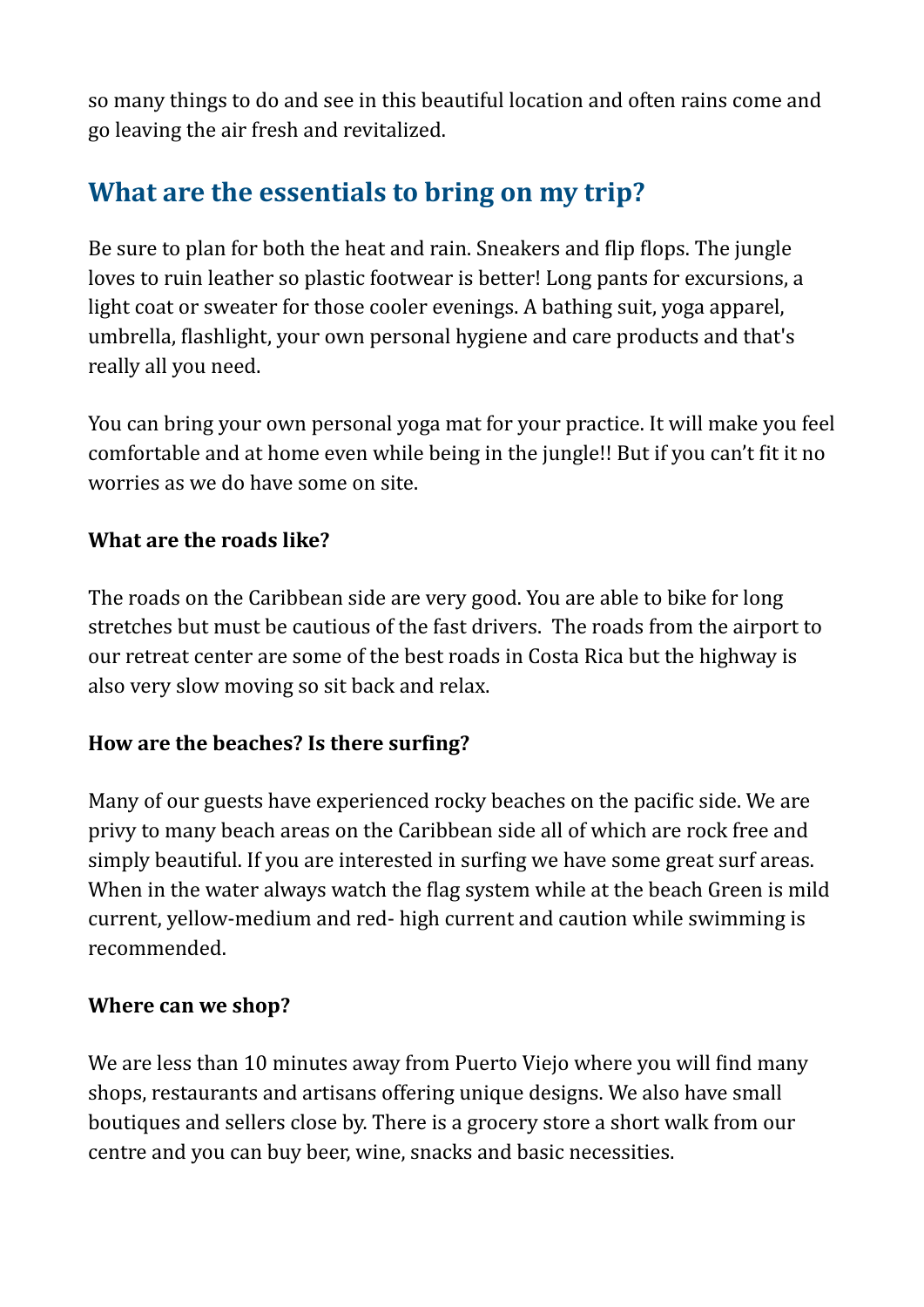## How do the telephones work?

Tierra has a local phone used for the lodge needs and for emergencies. We can also call anywhere in Costa Rica for you if needed. Cellular phones generally have good reception in our area if you are using one. If there is an emergency back home and a loved one needs to reach you, they can call our local telephone number from 8 to 8 and we can come and get you for that call.

#### Do you have WIFI

Tierra offers Free WIFI to all guests. WIFI is available in the main lodge and eating area at all hours of the day. Do keep in mind though that the internet is not as reliable as other developed areas of the world and it is NOT in your bungalow.

## **Do I need vaccinations? Where are the closest medical facilities?**

No vaccinations are required. A fully equipped emergency facility and clinic is located 10 minutes away in Puerto Viejo. Also, it is advised that you speak with your doctor about any vaccinations or considerations that they may suggest about traveling in Costa Rica. Medical travel insurance is always advised.

## Are there mosquitoes?

This is the jungle, so there ARE mosquitos and many other bugs. The mosquitos are not excessive (depending on where you're from and your mosquito experience) but you will notice them. Bed nets are provided. You can bring bug repellent for your use or better yet a pair of pants and long sleeved shirt for evenings. 

## **What currencies should I use?**

The local currency is Colones however bring U.S.\$ cash which can be used in Costa Rica to pay most things related to tourism. In the Puerto Viejo there are a couple banks and a few ATM machines. Most tour operators and small businesses only accept cash so it's wise to have some with you, and tours are often priced in dollars.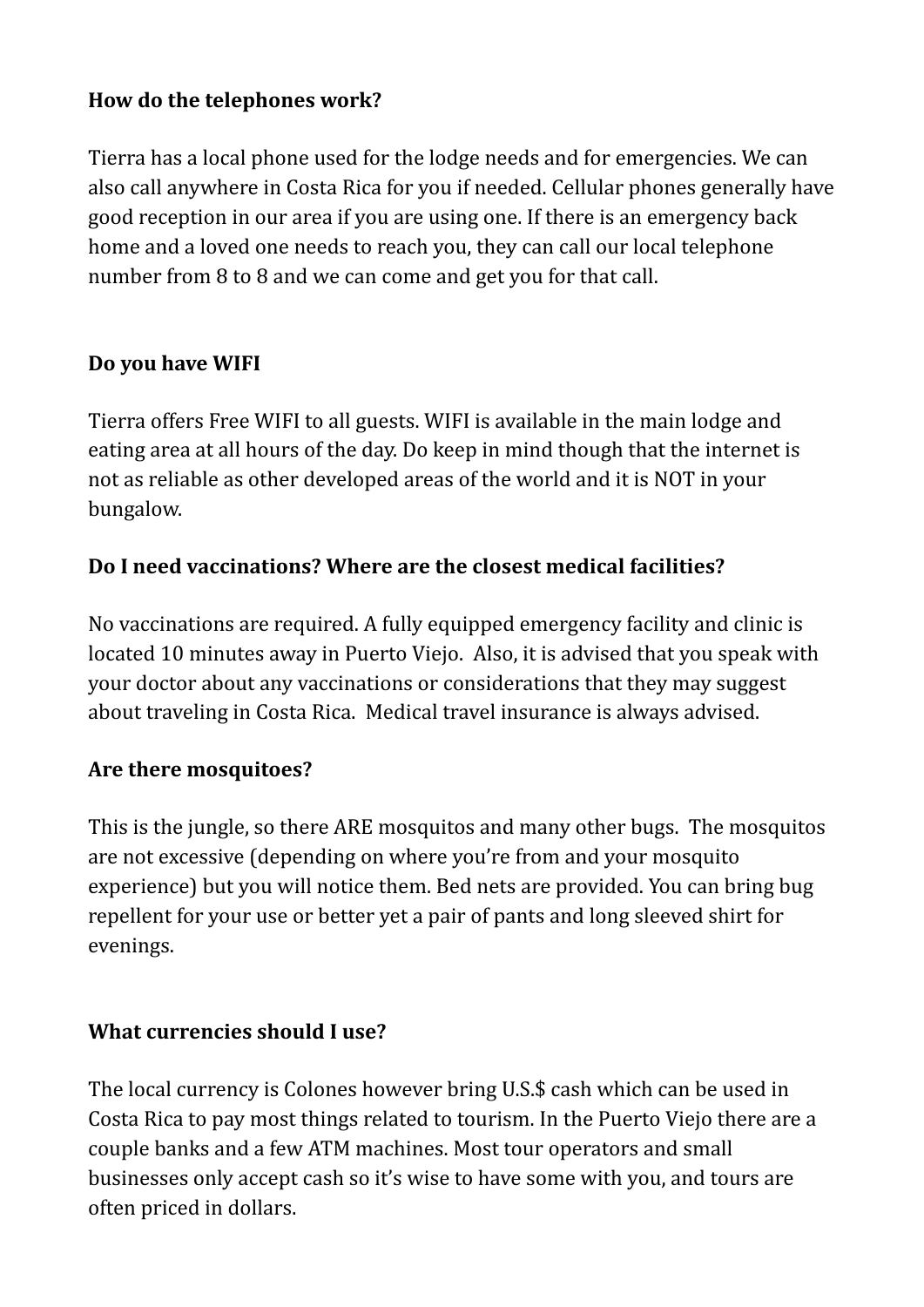Cash is also great for tipping. We do not apply an automatic gratuity but you will see this used across the restaurants in the area. Tipping in Costa Rica is not required, but very appreciated and our staff are grateful to receive gratuities. We do have a gratuity box onsite if you would like to leave something for the staff to share.

If you are planning to use your credit card, please inform your bank that you will be travelling and using your credit card outside the US/Canada/Europe. Often banks will shut down credit card payments outside the US if not informed.

Exchanging currency at the airport will be very costly, check with your bank before you leave your home country to bring some US cash or Colones with you. It's handy and you will want to have some. If you forget there are bank machines here in town.

## **Can I use my Credit Card?**

Credit card acceptance varies widely. Taxis, Tuk Tuks, smaller restaurants/stores and some tour companies will only take cash. Many larger companies are set up to take credit card which will also include a 11-13% Costa Rican Sales Taxes.

Common credit cards that are accepted are VISA and Mastercard. Very few places take American Express or other credit cards.

Cash is the most maneuverable way to pay for what you need and to sometimes receive discounts, but you will be fine with either.

#### **What travel VISAs are needed?**

No travel VISA is necessary as you are allowed to be in Costa Rica for 90 days.

#### **What travel insurance is needed?**

You will want to get your own travel insurance.

#### **What taxes will I have to pay?**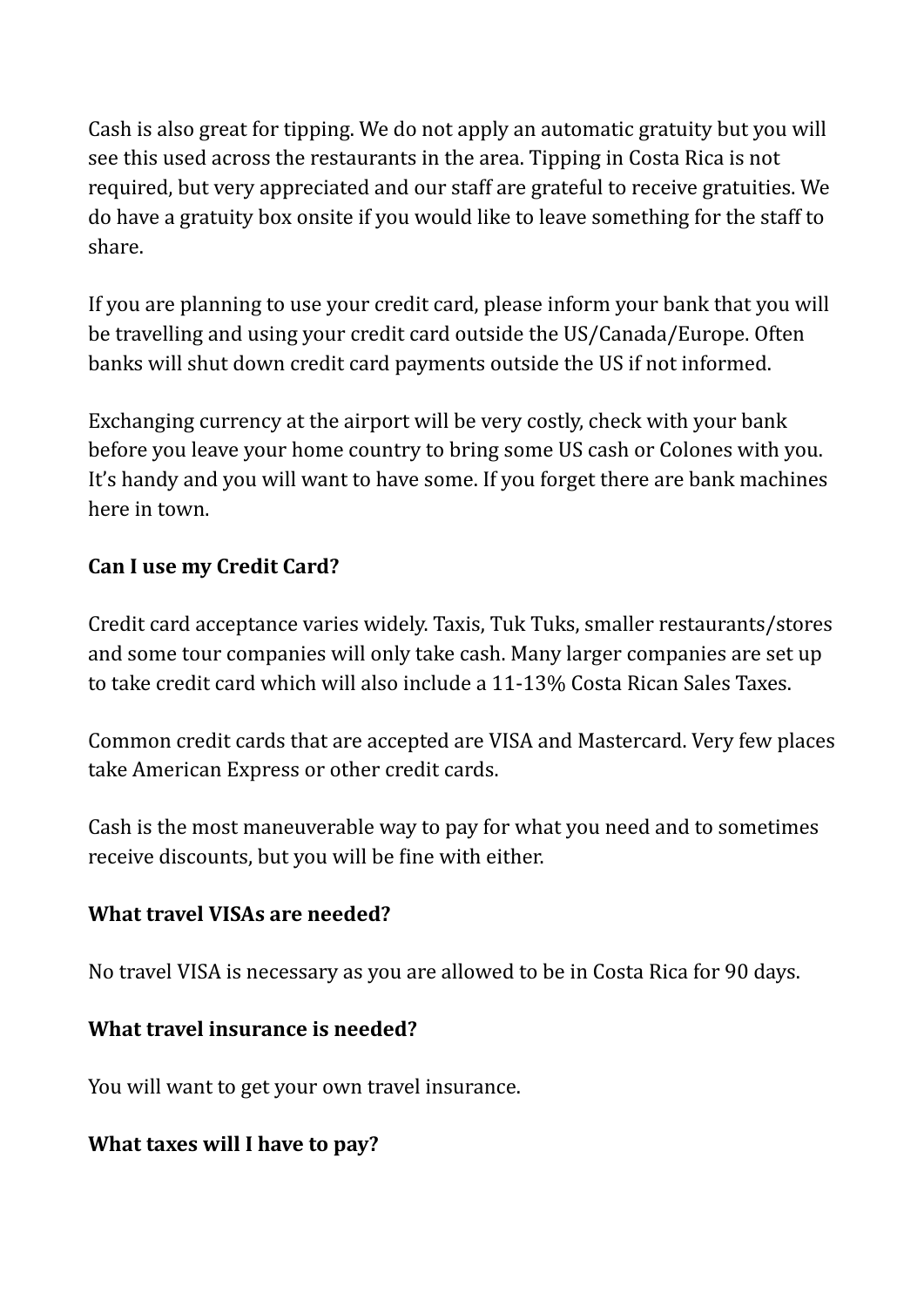Tourist Tax Upon leaving Costa Rica a tourist tax must be paid before passing customs. A rate of \$28.00 can be paid directly at the airport at time of arrival or may have been included in your ticket price - check with your airline. The local tax rate is 13% in hotels. Other rates apply for other services.

## **What is the nature like?**

Costa Rica is well known for its thriving natural habitat and is one of the main reasons so many tourists come to Costa Rica every year! Expect to see a variety of large insects, plants, butterflies, howler monkeys, sloths, agouti and more. There are wildlife facilities close by as well.

## **What other amenities should I think about?**

Electricity voltage and plugs are the same as in the US 110 volts. However electricity systems have more surges then we are accustomed to in North America so be aware that these can affect electrical devices at times. We suggest using electricity as needed but not leaving your devices plugged into the sockets when not necessary.

Each room is equipped with a safe deposit box, ceiling fan, as well as other amenities. If there is something you need that your room doesn't have please speak with us at the lodge so we can see how we can better serve you.

## **What about laundry?**

Laundry service is only a short 3 minute walk away and is generally done the same day.

## Do I have to bring shampoo and soap?

All bungalows have soap, shampoo and conditioner available.

## **Do I tip?**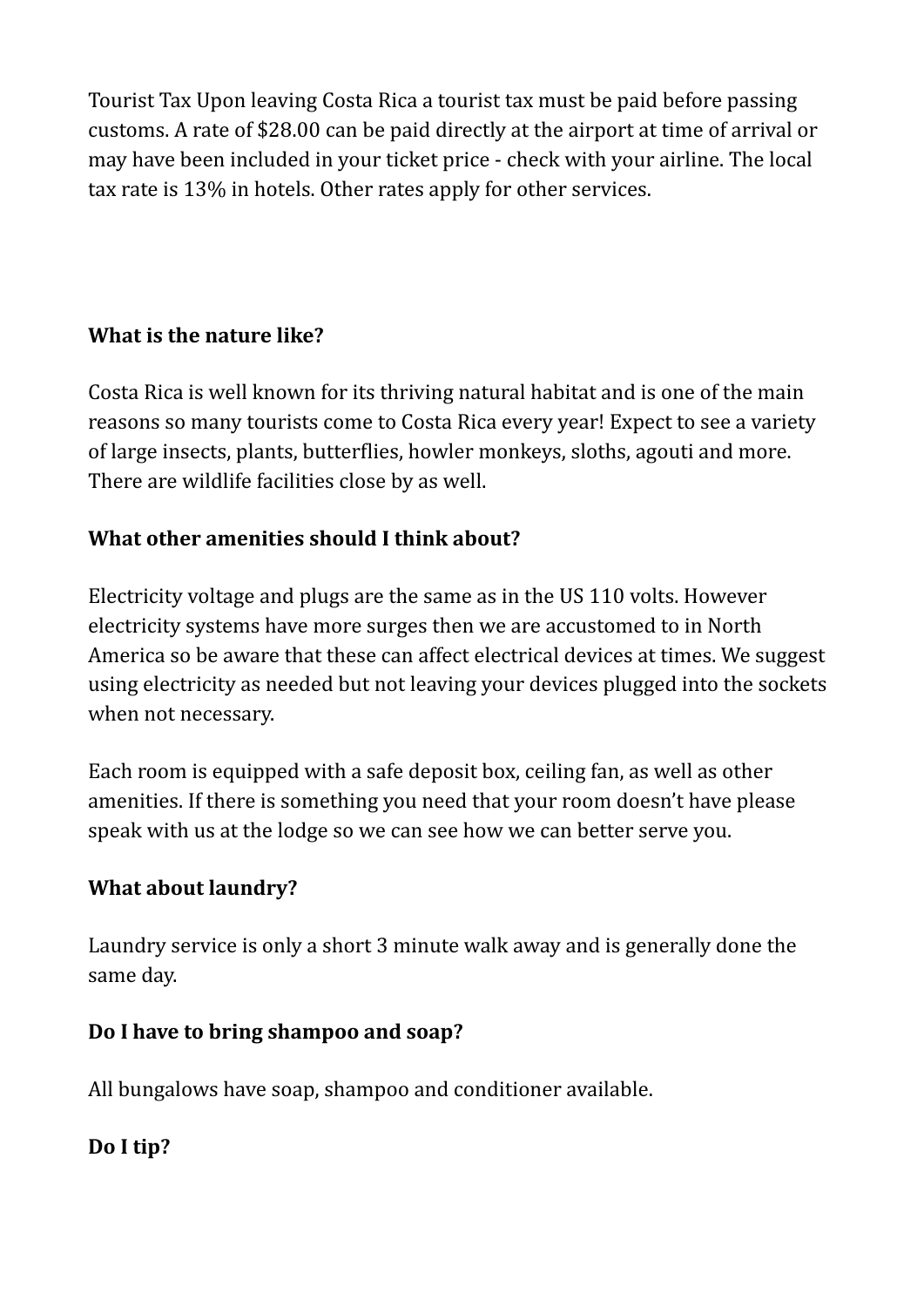Tips are not required at our centre but are certainly appreciated. Standard service charges at restaurants in the area are generally 10% and added on automatically. 

We do have a tip box in our lobby eating area and when tips are received they are shared across all our staff, unless of course you choose to tip someone directly.

## **What's the Yoga Pavillion like?**

Our Yoga shala is an open air shala set in a jungle landscape. It's made of wood and can be quaintly creeky. The surface is smooth and slippery so please be aware of this when doing movement off your mats or moving quickly. There are mats and blocks available for use if you don't want to bring yours.

## **Suggested Packing List:**

Expect temperatures to range from 23 - 30 (Celsius). You only need a light sweater or two for evenings, and a pair of light pants to protect your legs from mosquitos when the sun goes down.

- running shoes for fitness classes and / or light hikes or activities
- sandals for beach and retreat center use slip ons are great
- day pack to carry water/snacks/personal items to the beach or on tours
- swimwear even if you don't swim you may want to wade in the ocean
- beach towel and / or beach mat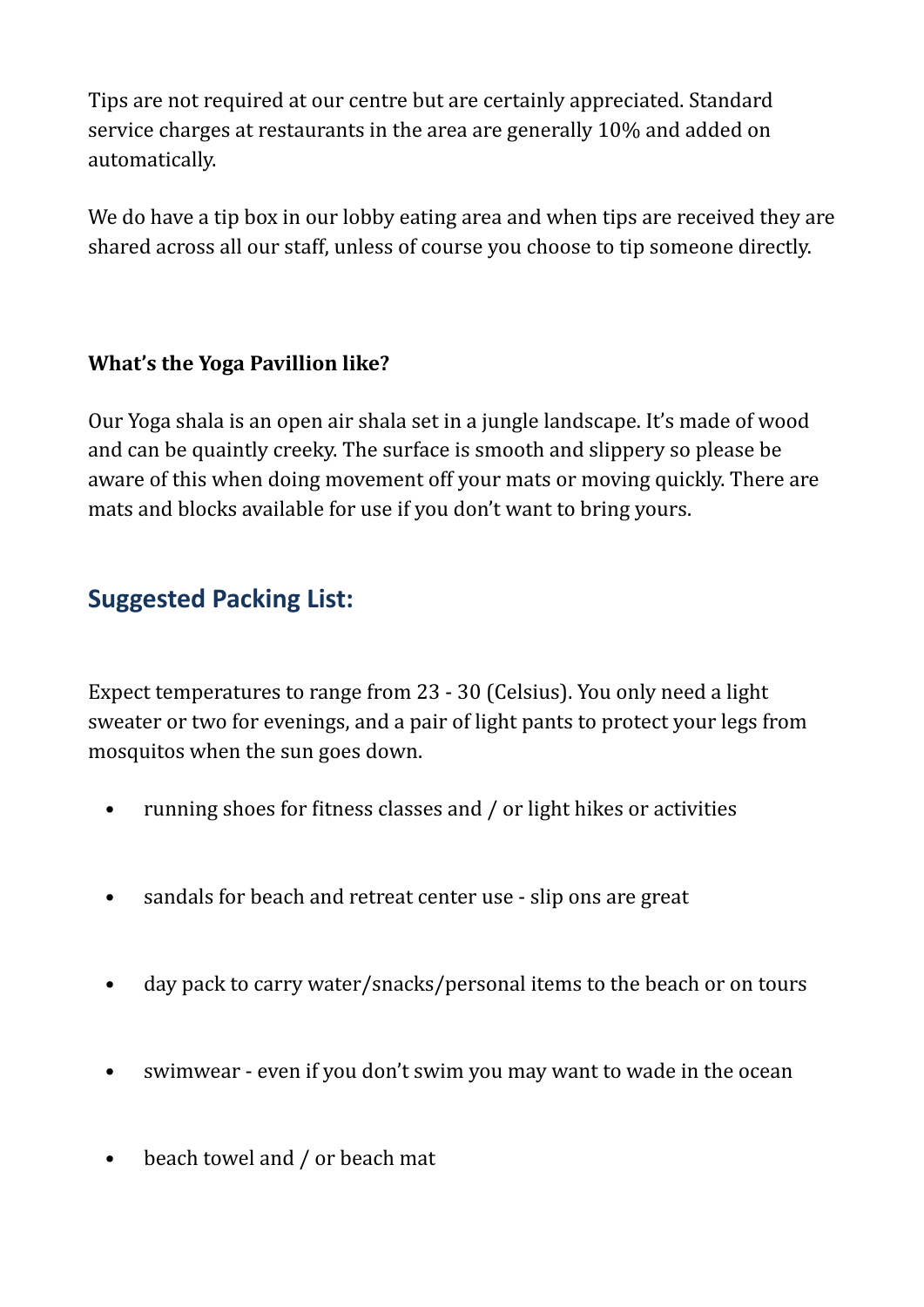- sun hat / high factor sunscreen / sunglasses / SPF clothing- be aware that you will be close to the equator so the sun is intense and you need protection
- sweater and light loose pants for in the evenings
- rain shell and an umbrella
- water drink bottle and a to-go hot beverage cup
- yoga mat if you will be doing yoga there are also some at the centre
- flashlight
- baby wipes are handy
- moisturizer or aloe vera gel if you get a sunburn
- ear plugs it's amazing to sleep in the sounds of the jungle but if they are too much you'll have ear plugs to help. Howler monkeys wake up really early ;-).
- natural bug spray if you are sensitive to mosquitos
- US or CR currency for purchases, massages, tours and transportation. Cash will almost always be your easiest option for paying for these things.